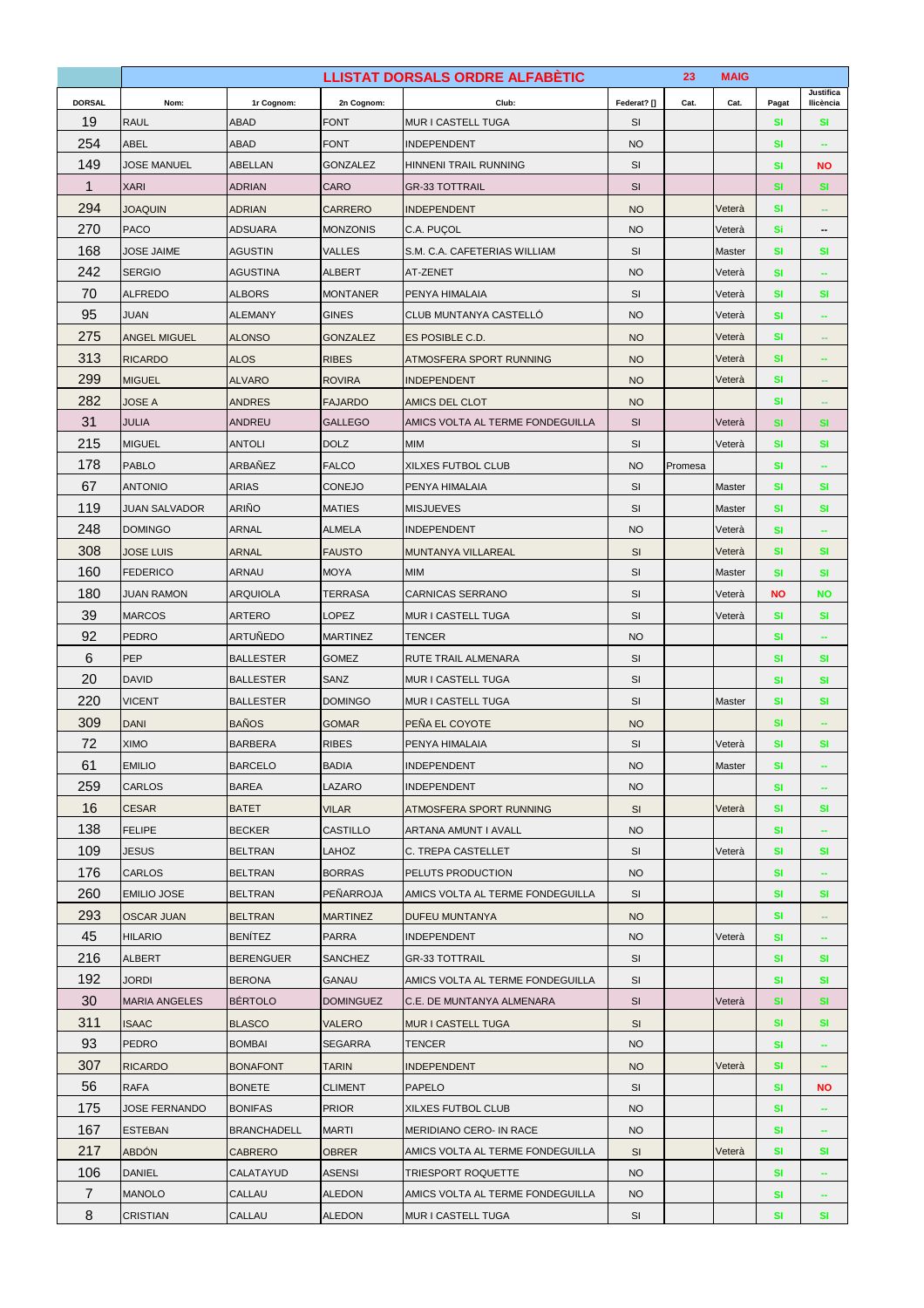| 42             | <b>RAFAEL</b>          | <b>CAMPOS</b>    | CABAÑAS           | <b>INDEPENDENT</b>               | <b>NO</b> |         | Master        | <b>SI</b> | ÷                        |
|----------------|------------------------|------------------|-------------------|----------------------------------|-----------|---------|---------------|-----------|--------------------------|
| 32             | <b>ESTHER</b>          | CARIÑANA         | <b>SABATER</b>    | C.A. CORRELIANA                  | <b>SI</b> |         |               | <b>SI</b> | <b>SI</b>                |
| 140            | JOSE GINES             | CARRASCO         | <b>BALANZA</b>    | C.A. AMATEURS SPORTS             | <b>NO</b> |         |               | <b>SI</b> |                          |
| 131            | <b>JOSE VICENTE</b>    | CARRATALA        | <b>ROGLA</b>      | AT-ZENET                         | SI        |         | Veterà        | <b>SI</b> | <b>SI</b>                |
| 406            | <b>ADRIA</b>           | <b>CARRERAS</b>  | <b>REDONDO</b>    | <b>INDEPENDENT</b>               | <b>NO</b> | Júnior  |               | <b>SI</b> | $\overline{\phantom{a}}$ |
| 205            | JOSE MARIA             | CARRERO          | LAZARO            | <b>INDEPENDENT</b>               | <b>NO</b> |         |               | <b>SI</b> | --                       |
| 200            | EDUARDO                | CASAÑ            | <b>MARTI</b>      | <b>INDEPENDENT</b>               | <b>NO</b> |         | Veterà        | SI        | $\mathbf{u}$             |
| 188            | JOSE MIGUEL            | CASTAÑO          | <b>AGUILAR</b>    | <b>TDS</b>                       | <b>NO</b> |         |               | <b>SI</b> | ÷                        |
| 283            | <b>ROBERTO</b>         | <b>CASTELLO</b>  | ABAD              | <b>INDEPENDENT</b>               | <b>NO</b> | Promesa |               | <b>SI</b> | н.                       |
| 63             | <b>MIGUEL ANGEL</b>    | <b>CASTILLO</b>  | <b>FERNANDEZ</b>  | MUR I CASTELL TUGA               | SI        |         |               | <b>SI</b> | SI                       |
| 62             | <b>MIGUEL</b>          | CATALAN          | <b>BLAZQUEZ</b>   | ATLETISMO ONDA                   | SI        |         |               | <b>SI</b> | ۰                        |
| 148            | <b>SERGIO</b>          | <b>CEBOLLA</b>   | <b>PIERA</b>      | <b>SUTRAIL</b>                   | <b>NO</b> |         |               | <b>NO</b> |                          |
| 35             | <b>ANA VIRUTA</b>      | CERDÁ            | <b>ALBERO</b>     | <b>INDEPENDENT</b>               | SI        |         |               | <b>SI</b> | <b>NO</b>                |
| 68             | JOSÉ                   | CERDÁ            | <b>BENAVENT</b>   | <b>INDEPENDENT</b>               | SI        |         | Master        | <b>SI</b> | ΝO                       |
| 124            | <b>JAVIER</b>          | CERRO            | <b>SÁNCHEZ</b>    | C.A. EL RODENO DE SERRA          | <b>NO</b> |         |               | <b>SI</b> | $\overline{\phantom{a}}$ |
| 98             | ANGEL                  | <b>CHIVA</b>     | ALAGARDA          | <b>INDEPENDENT</b>               | <b>NO</b> |         | Veterà        | <b>SI</b> | $\sim$                   |
| 129            | LUIS DOMINGO           | <b>CLAUSELL</b>  | AZNAR             | <b>MUR I CASTELL TUGA</b>        | SI        |         | Veterà        | Si        | Si                       |
| 279            | <b>ALFONSO</b>         | <b>COLOMA</b>    | <b>DUCTOR</b>     | PEÑA EL COYOTE                   | <b>NO</b> |         |               | <b>NO</b> | $\overline{\phantom{a}}$ |
| 15             | <b>CRISTÓBAL</b>       | COLÓN            | <b>MAS</b>        | AMICS VOLTA AL TERME FONDEGUILLA | <b>SI</b> |         |               | SI        | <b>SI</b>                |
| 96             | JUAN                   | <b>COMITRE</b>   | <b>MARIANO</b>    | <b>UAC</b>                       | <b>NO</b> |         | Veterà        | <b>SI</b> |                          |
| 213            | ANDREU                 | <b>COMOS</b>     | <b>MARTINEZ</b>   | A.M. EL TURMELL - XERT           | <b>NO</b> | Promesa |               | SI        | ۰                        |
| 144            | <b>ANTONIO</b>         | <b>CORDOBA</b>   | <b>ESCOBEDO</b>   | A LES NOU                        | <b>NO</b> |         | Veterà        | <b>SI</b> |                          |
| 9              | <b>EZEQUIEL</b>        | <b>CUESTA</b>    | <b>PRIETO</b>     | MUR I CASTELL TUGA               | SI        |         |               | <b>SI</b> | <b>SI</b>                |
| 222            | JONATAN                | <b>CUESTA</b>    | SANTAMARIA        | TRAIL CER LA SENIA               | SI        | Promesa |               | <b>SI</b> | NO                       |
| 102            | <b>RAFA</b>            | DE GOMAR         | <b>ALLELY</b>     | C.M. LA PEDRERA                  | SI        |         | Veterà        | <b>SI</b> | <b>SI</b>                |
| 250            | <b>MARTIN</b>          | <b>DELHOM</b>    | <b>OTALORA</b>    | TRAIL CER LA SÉNIA               | <b>SI</b> |         |               | <b>SI</b> | <b>NO</b>                |
| 82             | <b>MANUEL</b>          | <b>DIAGO</b>     | <b>VALLS</b>      | C.A. LA VALL D'UIXO              | SI        |         |               | SI        | SI                       |
| 292            | <b>ELEUTERIO</b>       | <b>DIAGO</b>     | <b>SALVADOR</b>   | MUR I CASTELL TUGA               | SI        |         | <b>Master</b> | <b>SI</b> | <b>SI</b>                |
| 407            | <b>JOSE CARLOS</b>     | <b>DIAZ</b>      | <b>GARCIA</b>     | <b>MUR I CASTELL TUGA</b>        | SI        | Júnior  |               | <b>SI</b> | <b>SI</b>                |
| 43             | <b>MANUEL</b>          | <b>DUPLA</b>     | <b>TIDO</b>       | C.A. LA VALL D'UIXO              | <b>NO</b> |         | Veterà        | <b>SI</b> |                          |
| 409            | <b>EDER</b>            | <b>DUPLA</b>     | <b>CARRION</b>    | C.A. LA VALL D'UIXO              | <b>NO</b> | Júnior  |               | <b>SI</b> | ÷                        |
| $\overline{2}$ | <b>MIGUEL ANGEL</b>    | <b>DUPLAS</b>    | <b>MATEOS</b>     | INDEPENDENT                      | SI        |         |               | <b>SI</b> | <b>SI</b>                |
| 182            | <b>JOSE LUIS</b>       | <b>EGEA</b>      | <b>NICOLAU</b>    | <b>MIM</b>                       | SI        |         |               | <b>SI</b> | ΝO                       |
| 219            | JOSE LUIS              | <b>ESPINOSA</b>  | <b>MONTESINOS</b> | C.A. CORRELIANA                  | SI        |         |               | <b>SI</b> | <b>SI</b>                |
| 38             | QUIQUE                 | <b>ESTEVE</b>    | <b>ROBLES</b>     | C.A. MARJANA                     | SI        |         |               | <b>SI</b> | <b>NO</b>                |
| 94             | <b>MANUEL</b>          | <b>ESTEVE</b>    | <b>MARTÍNEZ</b>   | HINNENI TRAIL RUNNING            | SI        |         |               | <b>SI</b> | <b>NO</b>                |
| 105            | CARLOS                 | ESTEVE           | <b>AGUADO</b>     | <b>INDEPENDENT</b>               | <b>NO</b> |         |               | SI        |                          |
| 230            | <b>GUMERSINDO JOSE</b> | <b>ESTEVE</b>    | MARTÍNEZ          | HINNENI TRAIL RUNNING            | SI        |         |               | <b>SI</b> | <b>NO</b>                |
| 229            | <b>RAFAEL</b>          | <b>FENOLLOSA</b> | VILLALBA          | AMICS VOLTA AL TERME FONDEGUILLA | SI        |         | Veterà        | <b>SI</b> | <b>SI</b>                |
| 103            | <b>VICENT</b>          | <b>FERRER</b>    | GONZÁLEZ          | <b>SUTRAIL</b>                   | SI        |         |               | <b>SI</b> | <b>NO</b>                |
| 74             | JUAN                   | <b>FONT</b>      | <b>BELTRAN</b>    | AMICS VOLTA AL TERME FONDEGUILLA | SI        |         | Master        | <b>SI</b> | <b>SI</b>                |
| 193            | <b>HECTOR</b>          | <b>FONT</b>      | <b>RODRIGUEZ</b>  | AMICS VOLTA AL TERME FONDEGUILLA | SI        |         |               | SI        | <b>SI</b>                |
| 401            | <b>JULIA</b>           | <b>FONT</b>      | <b>GÓMEZ</b>      | AMICS VOLTA AL TERME FONDEGUILLA | <b>SI</b> | Júnior  |               | <b>SI</b> | <b>SI</b>                |
| 402            | <b>GUILLEM</b>         | <b>FONT</b>      | <b>GOMEZ</b>      | AMICS VOLTA AL TERME FONDEGUILLA | <b>SI</b> | Júnior  |               | <b>SI</b> | <b>SI</b>                |
| 36             | <b>EFREN</b>           | <b>FORCADA</b>   | GALLEN            | <b>MIM</b>                       | SI        |         | Veterà        | SI        | <b>SI</b>                |
| 159            | <b>MIGUEL</b>          | <b>FUENTES</b>   | <b>BENITEZ</b>    | S.M. C.A. CAFETERIAS WILLIAM     | SI        |         | Master        | <b>SI</b> | <b>SI</b>                |
| 296            | <b>OSCAR</b>           | GALAN            | <b>MONTERO</b>    | MUR I CASTELL TUGA               | SI        |         |               | SI        | <b>SI</b>                |
| 66             | <b>DAVID</b>           | <b>GALERA</b>    | <b>FERNANDEZ</b>  | <b>GR-33 TOTTRAIL</b>            | SI        |         |               | <b>SI</b> | <b>SI</b>                |
| 18             | <b>ALEJANDRO</b>       | <b>GALINDO</b>   | <b>PERALES</b>    | AMICS VOLTA AL TERME FONDEGUILLA | SI        |         |               | <b>SI</b> | <b>SI</b>                |
| 277            | <b>OSCAR</b>           | <b>GALLEGO</b>   | <b>SOLER</b>      | AMICS VOLTA AL TERME FONDEGUILLA | SI        |         |               | SI        | SI                       |
| 228            | <b>MARCELINO</b>       | GALLEN           | <b>FIGAS</b>      | C.A. ONDA                        | SI        |         |               | <b>SI</b> | <b>SI</b>                |
| 288            | <b>JOSE</b>            | <b>GARCES</b>    | <b>ANDRES</b>     | AMICS VOLTA AL TERME FONDEGUILLA | <b>NO</b> | Promesa |               |           |                          |
| 27             | YOANA                  | <b>GARCIA</b>    | PEREZ             | C.A. CORRELIANA                  | <b>NO</b> |         |               | <b>SI</b> | $\overline{\phantom{a}}$ |
| 90             | JUAN MIGUEL            | <b>GARCIA</b>    | <b>RUBIO</b>      | ATMOSFERA SPORT RUNNING          | SI        |         | Veterà        | <b>SI</b> | <b>NO</b>                |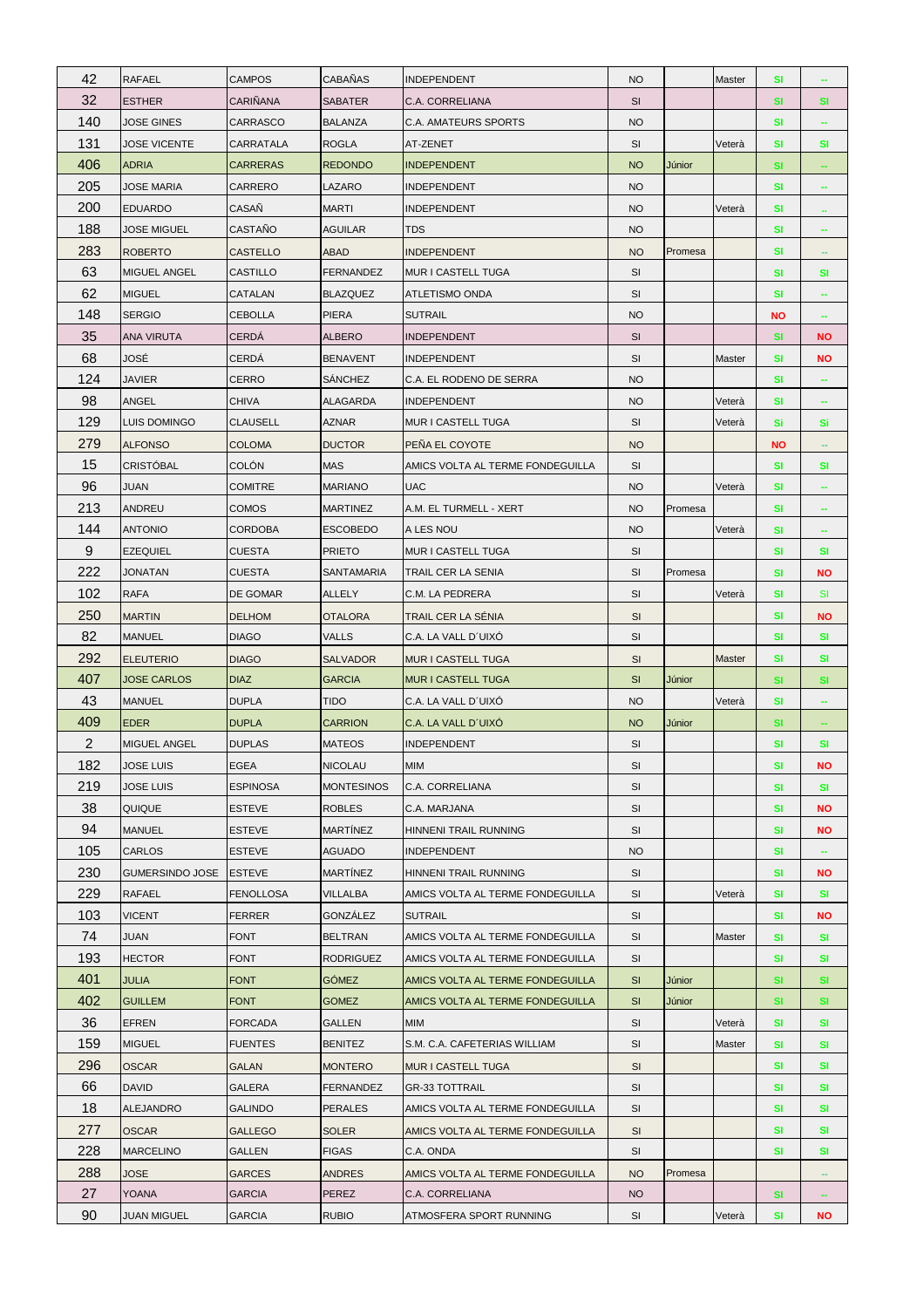| 110 | <b>MARCO</b>        | <b>GARCIA</b>    | LLANEZA           | C.A. CORRELIANA                  | <b>SI</b> |               | <b>SI</b> | <b>SI</b>                |
|-----|---------------------|------------------|-------------------|----------------------------------|-----------|---------------|-----------|--------------------------|
| 172 | <b>JUAN JOSE</b>    | <b>GARCIA</b>    | <b>CORCOLES</b>   | <b>LOS LASTRES</b>               | <b>NO</b> |               | SI        |                          |
| 173 | <b>FRANCISCO</b>    | <b>GARCIA</b>    | <b>CORCOLES</b>   | LOS LASTRES                      | <b>NO</b> | Veterà        | <b>SI</b> | -                        |
| 184 | <b>PABLO</b>        | <b>GARCIA</b>    | <b>GOMEZ</b>      | <b>UNOPORCIENTO</b>              | SI        |               | <b>NO</b> | NO                       |
| 211 | <b>JOSE ANTONIO</b> | <b>GARCIA</b>    | CANO              | AMICS DEL CLOT                   | <b>NO</b> | Veterà        | <b>SI</b> | $\overline{\phantom{a}}$ |
| 241 | <b>SANTI</b>        | <b>GARCIA</b>    | <b>BARDOLL</b>    | <b>MAGNANIMVS TRAIL</b>          | SI        | Veterà        | SI        | <b>SI</b>                |
| 245 | <b>JOSE LUIS</b>    | <b>GARCIA</b>    | <b>ABADILLO</b>   | AMICS VOLTA AL TERME FONDEGUILLA | <b>SI</b> |               | SI        | SI                       |
| 263 | <b>MARC</b>         | <b>GARCIA</b>    | <b>MONFORT</b>    | <b>INDEPENDENT</b>               | <b>NO</b> | Veterà        | SI        | $\overline{\phantom{a}}$ |
| 273 | <b>PEP</b>          | <b>GARCIA</b>    | <b>GOMEZ</b>      | C.A. QUART DE POBLET             | SI        | <b>Master</b> | SI        | SI                       |
| 284 | <b>JUAN CARLOS</b>  | <b>GARCIA</b>    | <b>GARCIA</b>     | CXM VALENCIA                     | SI        |               | <b>SI</b> | <b>NO</b>                |
| 285 | <b>MARIO</b>        | <b>GARCIA</b>    | <b>GARCIA</b>     | altraker runing                  | <b>NO</b> | Veterà        | SI        | $\sim$                   |
| 298 | <b>RAMON</b>        | <b>GARCIA</b>    | <b>GARCIA</b>     | MUR I CASTELL TUGA               | SI        |               | SI        | <b>SI</b>                |
| 302 | <b>FERMIN</b>       | <b>GARCIA</b>    | ORTIZ             | <b>INDEPENDENT</b>               | <b>NO</b> | Veterà        | SI        |                          |
| 44  | JORGE               | GARCÍA           | <b>ROMERO</b>     | LA CONCORDIA DE PIPA             | <b>NO</b> |               | SI        |                          |
| 53  | <b>ANTONIO</b>      | GARCÍA           | CARREÑO           | C.A. LA VALL D'UIXÓ              | <b>NO</b> | Veterà        | <b>SI</b> | $\overline{\phantom{a}}$ |
| 69  | <b>JUAN MANUEL</b>  | GARCÍA           | <b>MARTÍNEZ</b>   | MUR I CASTELL TUGA               | SI        |               | SI        | SI                       |
| 249 | <b>JUAN JOSE</b>    | <b>GAVARA</b>    | SANCHEZ           | INDEPENDENT                      | <b>NO</b> |               | SI        |                          |
| 108 | <b>JAVIER</b>       | GIL              | <b>BALLESTER</b>  | INDEPENDENT                      | <b>NO</b> |               | SI        | ÷                        |
| 236 | <b>RAFAEL</b>       | GIL              | SANZ              | INDEPENDENT                      | <b>NO</b> | Master        | <b>NO</b> |                          |
| 280 | <b>MANUEL</b>       | GIL              | <b>SANCHEZ</b>    | <b>GRAO RUNNERS</b>              | SI        |               | SI        | <b>NO</b>                |
| 77  | <b>ELADIO</b>       | <b>GIRON</b>     | <b>GARCIA</b>     | RUTE TRAIL ALMENARA              | SI        | Veterà        | SI        | <b>NO</b>                |
| 14  | <b>MOISES</b>       | <b>GOMAR</b>     | <b>CARRERAS</b>   | AMICS VOLTA AL TERME FONDEGUILLA | <b>SI</b> |               | <b>SI</b> | <b>SI</b>                |
| 101 | <b>MANUEL</b>       | GOMEZ            | <b>AGUILAR</b>    | C.D. RUNNERSWORLD                | <b>NO</b> | Veterà        | <b>NO</b> |                          |
| 153 | MIGUEL ANGEL        | <b>GOMEZ</b>     | <b>MORENO</b>     | INDEPENDENT                      | SI        |               | <b>SI</b> | <b>NO</b>                |
| 290 | <b>EDUARDO</b>      | <b>GOMEZ</b>     | <b>PARADIS</b>    | CLUB ATLETISME ALMENARA          | <b>NO</b> | Veterà        | <b>SI</b> | н.                       |
| 225 | <b>ANTONIO</b>      | <b>GÓMEZ</b>     | YAGÜE             | <b>CXM VALENCIA</b>              | SI        | Veterà        | SI        | NO                       |
| 89  | <b>ANGEL VICENT</b> | GONZALEZ         | <b>BADIA</b>      | C.A. LA PANDEROLA                | <b>NO</b> |               | SI        | --                       |
|     |                     |                  |                   |                                  |           |               |           |                          |
| 123 | <b>JUAN CARLOS</b>  | GONZALEZ         | <b>GRAMUNTELL</b> | CARNICAS SERRANO                 | <b>NO</b> | Veterà        | <b>SI</b> | $\overline{\phantom{m}}$ |
| 199 | <b>JAVIER</b>       | <b>GUEROLA</b>   | DE LA FUENTE      | <b>MIM</b>                       | SI        |               | <b>SI</b> | <b>NO</b>                |
| 21  | <b>ERICA</b>        | <b>GUMBAU</b>    | <b>BORT</b>       | MUR I CASTELL TUGA               | SI        |               | SI        | <b>SI</b>                |
| 37  | <b>FRANCISCO</b>    | GUMBAU           | <b>FRANCH</b>     | PER DALT I PER BAIX              | SI        |               | SI        | <b>NO</b>                |
| 73  | <b>MANUEL</b>       | <b>HERNANDEZ</b> | ASPAS             | <b>MISJUEVES</b>                 | SI        | Master        | SI        | NO                       |
| 210 | <b>DIEGO</b>        | <b>HERNANDEZ</b> | CASTELL           | MIM                              | SI        | Veterà        | SI        | SI                       |
| 12  | ROBERTO JUAN        | <b>HERRERA</b>   | <b>RODRÍGUEZ</b>  | AMICS VOLTA AL TERME FONDEGUILLA | SI        |               | <b>SI</b> | <b>SI</b>                |
| 25  | <b>LAURA</b>        | <b>HERRERA</b>   | <b>PEREZ</b>      | <b>CXM VALENCIA</b>              | <b>SI</b> |               | <b>SI</b> | <b>SI</b>                |
| 247 | <b>PABLO</b>        | <b>HERRERO</b>   | PEREZ             | EL PAROTET                       | <b>NO</b> | Master        | SI        |                          |
| 122 | <b>SANTIAGO</b>     | <b>HERREROS</b>  | LÓPEZ             | HINNENI TRAIL RUNNING            | <b>SI</b> |               | SI        | NO                       |
| 78  | JEAN-NOEL           | <b>HUILLERY</b>  |                   | МIМ                              | SI        | Veterà        | SI        | <b>SI</b>                |
| 71  | <b>DAVID</b>        | <b>HUNGRÍA</b>   | MÁÑEZ             | <b>CXM VALENCIA</b>              | SI        |               | SI        | NO                       |
| 206 | <b>ALBERTO</b>      | <b>IGLESIAS</b>  | <b>NEBOT</b>      | C.A. 42 Y PICO                   | <b>NO</b> | Veterà        | <b>SI</b> | $\overline{\phantom{a}}$ |
| 207 | <b>JUAN JOSE</b>    | <b>IGLESIAS</b>  | <b>NEBOT</b>      | <b>C.A. 42 Y PICO</b>            | SI        | Veterà        | SI        | SI                       |
| 10  | <b>RAÚL</b>         | <b>INGLÉS</b>    | <b>BALAGUER</b>   | OUTDOOR NATURA MONCADA           | <b>SI</b> |               | <b>SI</b> | <b>SI</b>                |
| 29  | <b>TERE</b>         | <b>ISERTE</b>    | <b>FOYES</b>      | AT-ZENET                         | SI        | Veterà        | SI        | <b>SI</b>                |
| 194 | JOSÉ LUIS           | ISERTE           | <b>VILAR</b>      | <b>INDEPENDIENT</b>              | SI        | Veterà        | SI        | SI                       |
| 146 | <b>MANUEL</b>       | <b>JARNE</b>     | ARA               | OUTDOOR NATURA MONCADA           | SI        |               | <b>SI</b> | <b>NO</b>                |
| 134 | <b>VICENTE</b>      | <b>JIMENEZ</b>   | <b>ADELANTADO</b> | <b>INDEPENDENT</b>               | <b>NO</b> | Veterà        | SI        |                          |
| 85  | <b>PAU</b>          | JUAN             | GARCÍA            | INDEPENDENT                      | <b>NO</b> |               | SI        | $\sim$                   |
| 60  | <b>JOSEP ANTONI</b> | LACRUZ           | GIL               | INDEPENDENT                      | <b>NO</b> | Veterà        | <b>SI</b> | $\overline{\phantom{m}}$ |
| 181 | <b>RAUL</b>         | LAVALL           | CANO              | <b>INDEPENDENT</b>               | SI        |               | SI        | <b>NO</b>                |
| 240 | <b>RUBEN</b>        | LAZARO           | <b>VILALTA</b>    | AMICS VOLTA AL TERME FONDEGUILLA | <b>NO</b> |               | <b>SI</b> |                          |
| 132 | <b>ENRIQUE</b>      | LLETI            | <b>RIPOLL</b>     | LA FAIXA                         | SI        | Veterà        | SI        | SI                       |
| 266 | <b>BORJA</b>        | <b>LLOPIS</b>    | <b>ROCA</b>       | <b>MADTEAM</b>                   | SI        |               | <b>SI</b> | te                       |
| 126 | <b>FRANCISCO</b>    | LLORCA           | <b>RIBELLES</b>   | <b>BUSCANT MUNTANYA</b>          | <b>NO</b> |               | SI        |                          |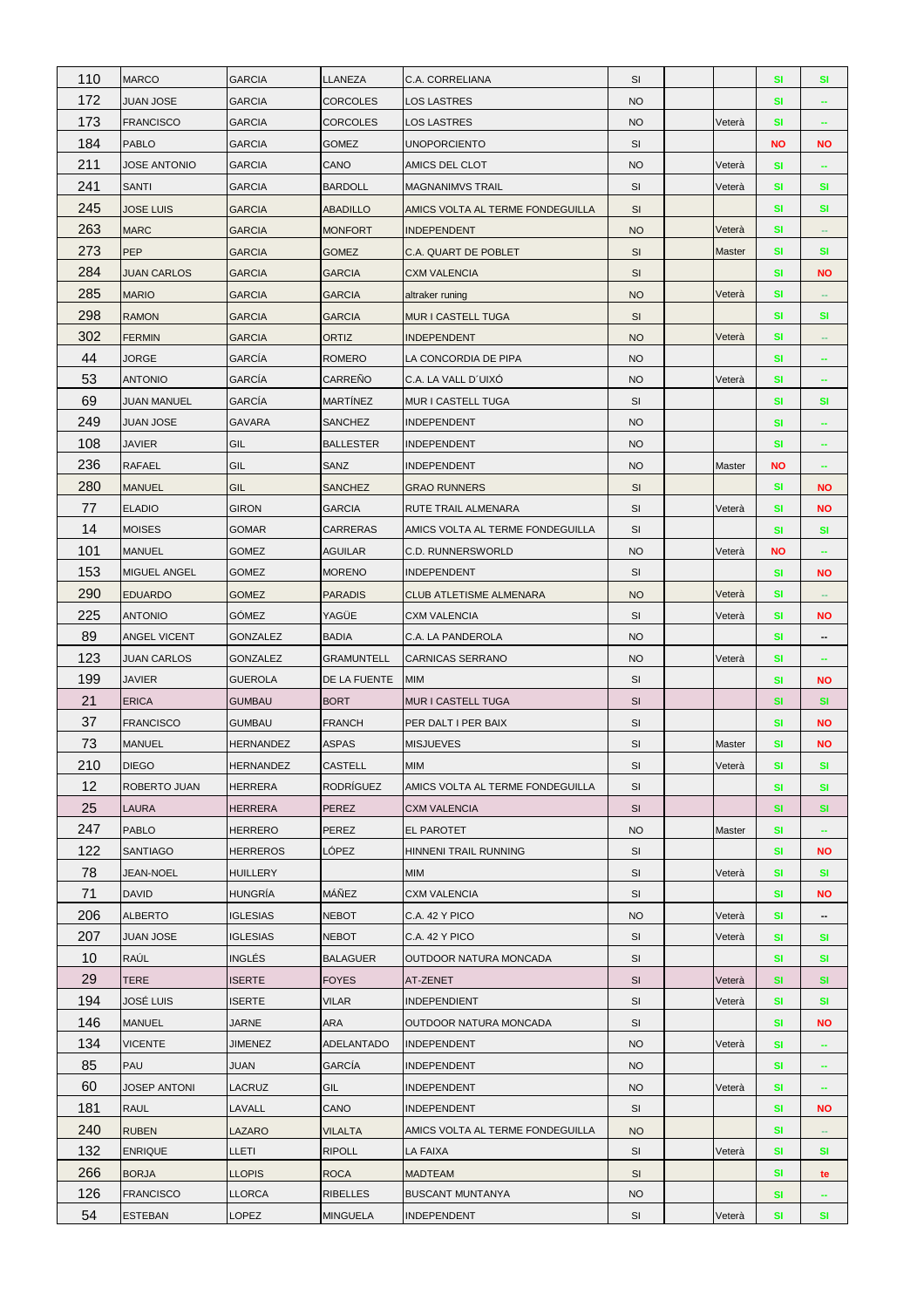| 80  | JOSE MIGUEL            | LOPEZ           | <b>GOMEZ</b>     | C.A. CORRELIANA                  | <b>NO</b> |         |        | <b>SI</b> |                          |
|-----|------------------------|-----------------|------------------|----------------------------------|-----------|---------|--------|-----------|--------------------------|
| 187 | <b>JOSE LUIS</b>       | LOPEZ           | <b>MUÑOZ</b>     | <b>PAPELO</b>                    | <b>NO</b> |         | Veterà | SI        |                          |
| 291 | <b>SERGIO</b>          | LOPEZ           | ARNAU            | LOS LASTRES                      | <b>NO</b> |         |        | SI        |                          |
| 310 | <b>JOSE ANTONIO</b>    | LOPEZ           | <b>TEBAR</b>     | AMICS VOLTA AL TERME FONDEGUILLA | <b>SI</b> |         |        | SI        | SI                       |
| 408 | <b>DAVID</b>           | LÓPEZ           | <b>MORCILLO</b>  | <b>C.D. RUNNERSWORLD</b>         | SI        | Júnior  |        | <b>SI</b> | <b>NO</b>                |
| 47  | <b>ALEJANDRO</b>       | LOSTADO         | <b>VICENTE</b>   | AMICS VOLTA AL TERME FONDEGUILLA | SI        |         | Veterà | SI        | <b>SI</b>                |
| 233 | <b>NICOLAS</b>         | LUQUE           | <b>GREGORIO</b>  | P@KE                             | <b>NO</b> |         | Veterà | SI        |                          |
| 24  | <b>VICTORIA</b>        | <b>MAICAS</b>   | <b>JUAN</b>      | <b>INDEPENDIENT</b>              | <b>NO</b> |         |        | <b>SI</b> | ÷                        |
| 297 | <b>CRISTIAN</b>        | <b>MAICAS</b>   | <b>MONTALAR</b>  | <b>INDEPENDENT</b>               | <b>NO</b> |         |        | <b>SI</b> |                          |
| 261 | <b>CESAR AUGUSTO</b>   | <b>MANTILLA</b> | <b>MORALES</b>   | AMICS VOLTA AL TERME FONDEGUILLA | <b>SI</b> |         | Veterà | <b>SI</b> | <b>SI</b>                |
| 97  | <b>SERGIO</b>          | <b>MARCH</b>    | ALCEPUZ          | CLUB MUNTANYA CASTELLO           | <b>NO</b> |         | Veterà | SI        |                          |
| 177 | <b>PAULO</b>           | <b>MARCO</b>    | CASANOVA         | XILXES FUTBOL CLUB               | <b>NO</b> |         |        | SI        | $\sim$                   |
| 174 | <b>ENRIQUE</b>         | <b>MARI</b>     | <b>MOLINER</b>   | CASTRO ALFONDEGUILLA             | SI        |         | Master | SI        | <b>NO</b>                |
| 113 | JOSE MARIA             | <b>MARIN</b>    | <b>AIBAR</b>     | BONS PREUS MUNTANYA BETXI        | SI        |         |        | SI        | SI                       |
| 151 | <b>JESUS</b>           | <b>MARIN</b>    | <b>RODRIGUEZ</b> | LASTRA PERO AGARRA               | <b>NO</b> |         |        | <b>SI</b> | $\overline{\phantom{a}}$ |
| 190 | <b>VICENTE</b>         | <b>MARQUES</b>  | <b>GOMIS</b>     | TRILAVALL                        | <b>NO</b> |         |        | SI        |                          |
| 88  | <b>MARIANO</b>         | <b>MARQUÉS</b>  | <b>AGUILAR</b>   | <b>SUTRAIL</b>                   | <b>SI</b> |         | Veterà | SI        | <b>SI</b>                |
| 121 | <b>FERNANDO</b>        | <b>MARQUEZ</b>  | <b>MONZO</b>     | RUTE TRAIL ALMENARA              | SI        | Promesa |        | SI        | SI                       |
| 163 | <b>IVAN</b>            | <b>MARRAMA</b>  | <b>JUAN</b>      | <b>INDEPENDENT</b>               | <b>NO</b> |         |        | <b>SI</b> |                          |
| 253 | <b>JOAQUIN EMILIO</b>  | <b>MARTI</b>    | <b>SEGARRA</b>   | EL SOLIVO                        | <b>NO</b> |         | Veterà | SI        | --                       |
| 171 | <b>ANTONIO VICENTE</b> | <b>MARTIN</b>   | <b>FLOR</b>      | <b>PAPELO</b>                    | SI        |         | Veterà | SI        | SI                       |
| 125 | <b>RAUL</b>            | <b>MARTINEZ</b> | TEN              | MUR I CASTELL TUGA               | SI        |         |        | <b>SI</b> | SI                       |
| 130 | <b>IVAN</b>            | <b>MARTINEZ</b> | SANTAMARIA       | AT-ZENET                         | SI        |         |        | <b>SI</b> | <b>SI</b>                |
| 141 | JESUS MARIA            | <b>MARTINEZ</b> | <b>GOMEZ</b>     | ATLETISME FAVARA                 | SI        |         | Master | SI        | <b>NO</b>                |
| 164 | <b>JUAN MANUEL</b>     | <b>MARTINEZ</b> | <b>CARLES</b>    | MUR I CASTELL TUGA               | SI        |         |        | <b>SI</b> | <b>SI</b>                |
| 209 | <b>KIKE</b>            | <b>MARTINEZ</b> | CASTELLANOS      | <b>MUR I CASTELL TUGA</b>        | SI        |         |        | SI        | SI                       |
| 226 | <b>JUAN CARLOS</b>     | <b>MARTINEZ</b> | ORTUÑO           | S.M C.A. CAFETERIAS WILLIAM      | SI        |         | Veterà | SI        | SI                       |
| 231 | <b>ANTONIO</b>         | <b>MARTINEZ</b> | CARRILLO         | AMICS DEL CLOT                   | <b>NO</b> |         |        | SI        | ÷                        |
| 238 | <b>JOSE ALBERTO</b>    | <b>MARTINEZ</b> | <b>GALINDO</b>   | AMICS VOLTA AL TERME FONDEGUILLA | <b>NO</b> |         |        | <b>SI</b> |                          |
| 276 | <b>PEDRO</b>           | <b>MARTINEZ</b> | <b>MARTINEZ</b>  | PROFESSIONALS SENDA DE TALES     | <b>NO</b> |         |        | <b>SI</b> | н.                       |
| 287 | <b>JUAN FERNANDO</b>   | <b>MARTINEZ</b> | VALERO           | AMICS VOLTA AL TERME FONDEGUILLA | <b>SI</b> |         | Master | SI        | SI                       |
| 304 | <b>LUIS</b>            | <b>MARTINEZ</b> | <b>ANDRES</b>    | AMICS VOLTA AL TERME FONDEGUILLA | SI        |         | Veterà | SI        | SI                       |
| 312 | <b>JOSE</b>            | <b>MARTINEZ</b> | LOPEZ            | <b>U.A.C.</b>                    | SI        |         | master | <b>SI</b> | <b>SI</b>                |
| 156 | MIGUEL ANGEL           | <b>MARTÍNEZ</b> | <b>ALCAIDE</b>   | MUR I CASTELL TUGA               | SI        |         | Veterà | <b>SI</b> | <b>SI</b>                |
| 157 | <b>JUAN CARLOS</b>     | <b>MASET</b>    | <b>VILA</b>      | <b>PAPELO</b>                    | <b>NO</b> |         | Veterà | <b>SI</b> | $\overline{\phantom{a}}$ |
| 116 | <b>ANTONIO</b>         | <b>MATA</b>     | <b>HUERTAS</b>   | <b>CAPARRONES Y PIPARRAS</b>     | <b>SI</b> |         | Veterà | SI        | SI                       |
| 142 | <b>ANTONIO</b>         | <b>MEDINA</b>   | CORONADO         | <b>INDEPENDENT</b>               | SI        |         | Veterà | SI        | NO                       |
| 147 | <b>JORGE</b>           | <b>MEDINA</b>   | GONZALEZ         | PEÑA EL COYOTE                   | <b>NO</b> |         | Veterà | <b>SI</b> | $\overline{\phantom{m}}$ |
| 179 | <b>LUCIANO</b>         | <b>MEDINA</b>   | <b>MARCO</b>     | <b>CXM VALENCIA</b>              | SI        |         |        | <b>SI</b> | SI                       |
| 99  | <b>PEDRO</b>           | <b>MERINO</b>   | <b>ECHANIZ</b>   | <b>GRAO RUNNERS</b>              | <b>NO</b> |         |        | <b>SI</b> |                          |
| 165 | <b>PEP</b>             | <b>MIGUEL</b>   | <b>GUILLEM</b>   | RUTE TRAIL ALMENARA              | <b>NO</b> |         |        | <b>SI</b> | --                       |
| 257 | <b>LUIS</b>            | <b>MIGUEL</b>   | <b>PISADOR</b>   | <b>BONS PREUS MUNTANYA BETXI</b> | <b>NO</b> |         | Veterà | <b>SI</b> |                          |
| 118 | JAIME                  | <b>MINGUEZ</b>  | PEREZ            | RUTE TRAIL ALMENARA              | SI        |         | Veterà | SI        | <b>SI</b>                |
| 258 | <b>MANUEL RAMON</b>    | <b>MIQUEL</b>   | <b>BAIDEZ</b>    | MUR I CASTELL TUGA               | SI        |         |        | SI        | <b>NO</b>                |
| 33  | <b>MARIA</b>           | <b>MIR</b>      | <b>SAURA</b>     | <b>INDEPENDIENT</b>              | <b>NO</b> |         |        | <b>SI</b> | ÷                        |
| 170 | <b>JUAN PABLO</b>      | <b>MOLL</b>     | CALATRAVA        | S.M. C.A. CAFETERIAS WILLIAM     | SI        |         |        | <b>SI</b> | NO                       |
| 204 | <b>JOSE PASCUAL</b>    | <b>MOMPO</b>    | <b>FORTUÑO</b>   | <b>CELTIC SUBMARI</b>            | <b>NO</b> |         | Veterà | SI        |                          |
| 169 | <b>WILLIAM EDWARD</b>  | <b>MORA</b>     | PEREZ            | S.M. C.A. CAFETERIAS WILLIAM     | SI        |         | Master | <b>SI</b> | <b>SI</b>                |
| 212 | <b>GONZALO</b>         | <b>MORA</b>     | <b>CERCOS</b>    | <b>INDEPENDENT</b>               | <b>NO</b> |         | Veterà | <b>SI</b> |                          |
| 255 | RICHARD ELOY           | <b>MORALES</b>  | <b>VILAR</b>     | <b>INDEPENDENT</b>               | <b>NO</b> |         |        | <b>NO</b> |                          |
| 4   | PAU                    | MORENO          | <b>BADENES</b>   | MUR I CASTELL TUGA               | <b>SI</b> |         |        | SI        | SI                       |
| 135 | <b>DAVID</b>           | <b>MORENO</b>   | <b>DIAZ</b>      | AMICS VOLTA AL TERME FONDEGUILLA | <b>NO</b> |         |        | Si        | $\overline{\phantom{a}}$ |
| 278 | <b>JAVIER</b>          | <b>MORENO</b>   | <b>TUDELA</b>    | S.D. CORRECAMINOS                | SI        |         |        | <b>NO</b> | <b>NO</b>                |
| 152 | <b>SANTI</b>           | <b>MOROS</b>    | <b>VILAR</b>     | ARTANA AMUNT I AVALL             | SI        |         |        | <b>SI</b> | SI                       |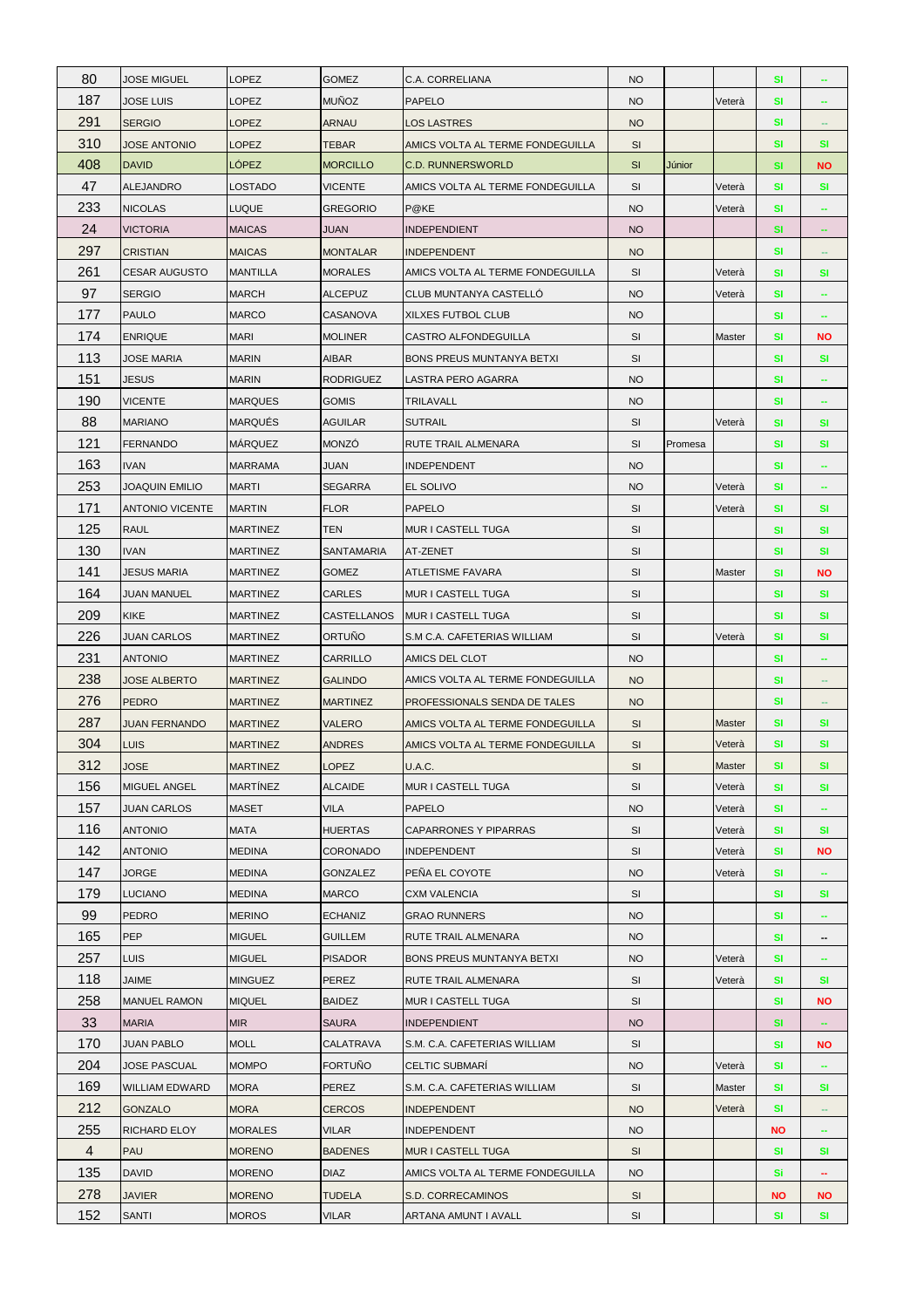| 221       | <b>SERGIO</b>                   | <b>MUÑOZ</b>                      | <b>GALLEGO</b>   | <b>CEM ALQUERIES</b>                     | SI              |        |        | <b>SI</b>       | <b>SI</b>                |
|-----------|---------------------------------|-----------------------------------|------------------|------------------------------------------|-----------------|--------|--------|-----------------|--------------------------|
| 34        | <b>VICENTE</b>                  | <b>MUSEROS</b>                    | <b>ARRUFAT</b>   | CLUB MUNTANYA CASTELLÓ                   | <b>NO</b>       |        | Veterà | <b>SI</b>       |                          |
| 40        | <b>JOSE</b>                     | <b>NAVALON</b>                    | <b>SILVESTRE</b> | <b>PAPELO</b>                            | <b>NO</b>       |        | Master | <b>SI</b>       | $\overline{\phantom{a}}$ |
| 111       | <b>ENRIQUE</b>                  | <b>NAVARRO</b>                    | <b>NAVARRO</b>   | EL RODENO DE SERRA                       | <b>NO</b>       |        |        | <b>SI</b>       |                          |
| 117       | <b>JOSEP</b>                    | <b>NAVARRO</b>                    | <b>NAVARRO</b>   | RODENO DE SERRA                          | <b>NO</b>       |        |        | <b>SI</b>       | ÷                        |
| 410       | <b>DAVID</b>                    | <b>NAVARRO</b>                    | <b>LOZANO</b>    | ATLETISME PETRER                         | SI              | Júnior |        | <b>SI</b>       | <b>SI</b>                |
| 262       | <b>FRANCISCO</b>                | <b>NEBOT</b>                      | <b>NACHER</b>    | AMICS DEL CLOT                           | <b>NO</b>       |        | Veterà | SI              |                          |
| 75        | <b>MARCOS</b>                   | <b>NOVALBOS</b>                   | <b>CORTES</b>    | <b>INDEPENDIENT</b>                      | <b>NO</b>       |        |        | <b>SI</b>       | ۰                        |
| 87        | <b>OSCAR</b>                    | <b>OLIVARES</b>                   | <b>PAMBLANCO</b> | <b>CXM VALENCIA</b>                      | SI              |        |        | SI              | <b>NO</b>                |
| 267       | <b>JUANJO</b>                   | <b>OLIVAS</b>                     | <b>LLIDO</b>     | ARTANA AMUNT I AVALL                     | <b>NO</b>       |        |        | <b>SI</b>       |                          |
| 301       | <b>LUIS MIGUEL</b>              | <b>ORDOÑEZ</b>                    | <b>BELLOC</b>    | C.A. PUÇOL                               | <b>SI</b>       |        |        | SI              | ΝO                       |
| 264       | <b>BORO</b>                     | <b>ORON</b>                       | <b>TORTONDA</b>  | AMICS VOLTA AL TERME FONDEGUILLA         | SI              |        |        | SI              | <b>SI</b>                |
| 154       | <b>MARIO</b>                    | ORTEGA                            | <b>HARO</b>      | C.D. RUNNERSWORLD                        | <b>NO</b>       |        | Veterà | Si              | $\overline{\phantom{a}}$ |
| 48        | <b>DANIEL</b>                   | ORTIZ-CAÑAVATE                    | <b>RUIZ</b>      | <b>CEAP</b>                              | SI              |        | Veterà | SI              | <b>SI</b>                |
| 83        | <b>JAVIER</b>                   | <b>PACHECO</b>                    | <b>OSTOS</b>     | RIBAPEU RIBARROJA                        | <b>NO</b>       |        |        | <b>SI</b>       | ÷                        |
| 91        | QUIQUE                          | <b>PALACIOS</b>                   | <b>GUILLEM</b>   | <b>INDEPENDENT</b>                       | <b>NO</b>       |        | Veterà | <b>SI</b>       |                          |
| 274       | <b>JAVIER</b>                   | <b>PALACIOS</b>                   | <b>TORTOLA</b>   | ES POSIBLE C.D.                          | SI              |        |        | SI              | <b>SI</b>                |
| 128       | <b>JUAN</b>                     | <b>PALAO</b>                      | <b>QUILEZ</b>    | HINNENI TRAIL RUNNING                    | SI              |        |        | <b>SI</b>       | <b>NO</b>                |
| 49        | <b>JUAN ANTONIO</b>             | <b>PALERO</b>                     | <b>MONLLOR</b>   | LA CONCORDIA DE PIPA                     | <b>NO</b>       |        |        | <b>SI</b>       |                          |
| 252       | <b>MANOLI</b>                   | <b>PANIZO</b>                     | <b>OLLERO</b>    | <b>CXM VALENCIA</b>                      | SI              |        | Master | <b>SI</b>       | <b>SI</b>                |
| 28        | <b>DINA</b>                     | <b>PASCUAL</b>                    | <b>FERNANDEZ</b> | <b>ONDA</b>                              | <b>NO</b>       |        |        | <b>SI</b>       |                          |
| 41        | <b>ANTONIO</b>                  | <b>PASTOR</b>                     | <b>FERRI</b>     | <b>PAPELO</b>                            | <b>NO</b>       |        | Veterà | SI              | $\sim$                   |
| 139       | <b>XIMO</b>                     | PEDRALVA                          | VENDRELL         | <b>SUTRAIL</b>                           | SI              |        | Veterà | <b>SI</b>       | <b>SI</b>                |
| 218       | <b>RAMON</b>                    | <b>PEDRO</b>                      | <b>MANGRINAN</b> | MUR I CASTELL TUGA                       | SI              |        | Veterà | <b>SI</b>       | <b>SI</b>                |
| 155       | <b>JORGE</b>                    | <b>PELEGRI</b>                    | <b>CABALLERO</b> | <b>INDEPENDENT</b>                       | SI              |        |        | <b>SI</b>       | <b>NO</b>                |
| 46        | <b>JUAN CARLOS</b>              | <b>PEÑA</b>                       | <b>RODRIGUEZ</b> | <b>TENCER</b>                            | <b>NO</b>       |        |        | <b>SI</b>       |                          |
|           |                                 | PEÑARROCHA                        |                  |                                          | SI              |        |        | <b>SI</b>       | SI                       |
| 22        | <b>LOLA</b>                     |                                   | <b>ALOS</b>      | <b>GR-33 TOTTRAIL</b>                    |                 |        |        |                 |                          |
| 52        | <b>MIGUEL</b>                   | <b>PERALES</b>                    | VILA             | PAPELO                                   | <b>NO</b>       |        | Master | <b>SI</b>       | ÷                        |
| 65        | <b>JOSE LUIS</b>                | <b>PERALTA</b>                    | <b>ROBLES</b>    | <b>INDEPENDENT</b>                       | <b>NO</b>       |        | Veterà | <b>SI</b>       |                          |
| 100       | <b>JUANJO</b>                   | PEREZ                             | <b>VALLS</b>     | <b>GRAO RUNNERS</b>                      | <b>NO</b>       |        | Veterà | <b>SI</b>       | $\sim$                   |
| 235       | <b>DAVID</b>                    | PEREZ                             | <b>APARICI</b>   | MUNTANYA VISTABELLA                      | SI              |        | Master | <b>SI</b>       | <b>NO</b>                |
| 244       | <b>JOSE RAMON</b>               | <b>PEREZ</b>                      | <b>YESTE</b>     | C. A. RUNNING CASTELLON                  | <b>SI</b>       |        | Master | SI              | <b>SI</b>                |
| 79        | JOSÉ JUAN                       | PÉREZ                             | <b>JIMENEZ</b>   | INDEPENDENT                              | <b>NO</b>       |        | Vetera | <b>SI</b>       |                          |
| 133       | <b>MARIO</b>                    | <b>PERIS</b>                      | CAPÓ             | TROTALGAR                                | SI              |        | Veterà | <b>SI</b>       | ΝO                       |
| 162       | <b>FRANCISCO JOSE</b>           | <b>PERIS</b>                      | CAPO             | TROTALGAR                                | <b>NO</b>       |        | Veterà | Si              | $\overline{\phantom{a}}$ |
| 272       | <b>VICENT</b>                   | <b>PERIS</b>                      | <b>GOMEZ</b>     | <b>GR-33 TOTTRAIL</b>                    | SI              |        | Veterà | SI              | SI                       |
| 58        | <b>ANTONIO</b>                  | PERTEGAZ                          | <b>BENAJAS</b>   | <b>BOINETAS TREKKING</b>                 | SI              |        |        | SI              | <b>NO</b>                |
| 404       | <b>ANA</b>                      | <b>PEYDRÓ</b>                     | <b>SÁNCHEZ</b>   | CE AMICS DE LES MUNTANYES                | SI              | Júnior |        | <b>SI</b>       | <b>SI</b>                |
| 145       | <b>JOSE</b>                     | <b>PIQUERAS</b>                   | QUILES           | C.A. FAVARA                              | SI              |        | Veterà | <b>SI</b>       | <b>SI</b>                |
| 191       | <b>ALFONSO</b>                  | <b>PLANELLES</b>                  | <b>MUÑOZ</b>     | <b>CLINICA GRANELL</b>                   | <b>NO</b>       |        |        | <b>SI</b>       |                          |
| 26        | <b>LAURA</b>                    | <b>POPESCU</b>                    |                  | <b>INDEPENDIENT</b>                      | SI              |        |        | <b>SI</b>       | <b>SI</b>                |
| 84        | <b>OMIX</b>                     | <b>PORCAR</b>                     | <b>IGUAL</b>     | C.A. LA VALL D'UIXÓ                      | SI              |        | Veterà | <b>SI</b>       | <b>SI</b>                |
| 223       | <b>CARLOS</b>                   | <b>POZO</b>                       | TORRECILLA       | <b>CEM SALTA-RIBES</b>                   | <b>SI</b>       |        | Veterà | SI              | <b>SI</b>                |
| 57        | MIGUEL ANGEL                    | <b>PUERTAS</b>                    | <b>MONREAL</b>   | INDEPENDENT                              | <b>NO</b>       |        |        | SI              |                          |
| 265       | <b>GUSTAVO</b>                  | <b>PUERTO</b>                     | <b>UBEDA</b>     | <b>INDEPENDENT</b>                       | <b>NO</b>       |        | Veterà | <b>SI</b>       | $\overline{\phantom{a}}$ |
| 13        | <b>JUAN PABLO</b>               | <b>QUIJADA</b>                    | <b>SILVESTRE</b> | MERIDIANO CERO - IN RACE                 | <b>NO</b>       |        |        | <b>SI</b>       | $\overline{\phantom{a}}$ |
| 286       | <b>PABLO</b>                    | <b>RAMOS</b>                      | <b>FABREGAT</b>  | <b>INDEPENDENT</b>                       | <b>NO</b>       |        |        | <b>SI</b>       | $\overline{\phantom{a}}$ |
| 256       | <b>VICENTE</b>                  | RANERA                            | <b>RUBERT</b>    | <b>INDEPENDENT</b>                       | <b>NO</b>       |        | Veterà | <b>SI</b>       | ۰                        |
| 23        | <b>PILAR</b>                    | <b>RARO</b>                       | <b>GARNES</b>    | <b>SALTAMONTES</b>                       | <b>NO</b>       |        |        | <b>NO</b>       |                          |
| 120       | <b>VICENTE</b>                  | RARO                              | <b>ROIG</b>      | AMICS VOLTA AL TERME FONDEGUILLA         | SI              |        | Veterà | <b>SI</b>       | <b>SI</b>                |
| 64        | <b>OSVALDO</b>                  | <b>REDONDO</b>                    | <b>RUBERT</b>    | MUR I CASTELL TUGA                       | SI              |        |        | SI              | SI                       |
| 234       | <b>AGUSTIN</b>                  | <b>RENAU</b>                      | <b>GOMEZ</b>     | CARAGOL                                  | <b>NO</b>       |        |        | <b>SI</b>       |                          |
| 55<br>271 | <b>ANTONIO</b><br><b>STEFAN</b> | <b>REQUENA</b><br><b>RICHELLI</b> | LOPEZ            | <b>PAPELO</b><br><b>CARNICAS SERRANO</b> | SI<br><b>NO</b> |        | Veterà | <b>SI</b><br>NO | <b>SI</b><br>÷           |